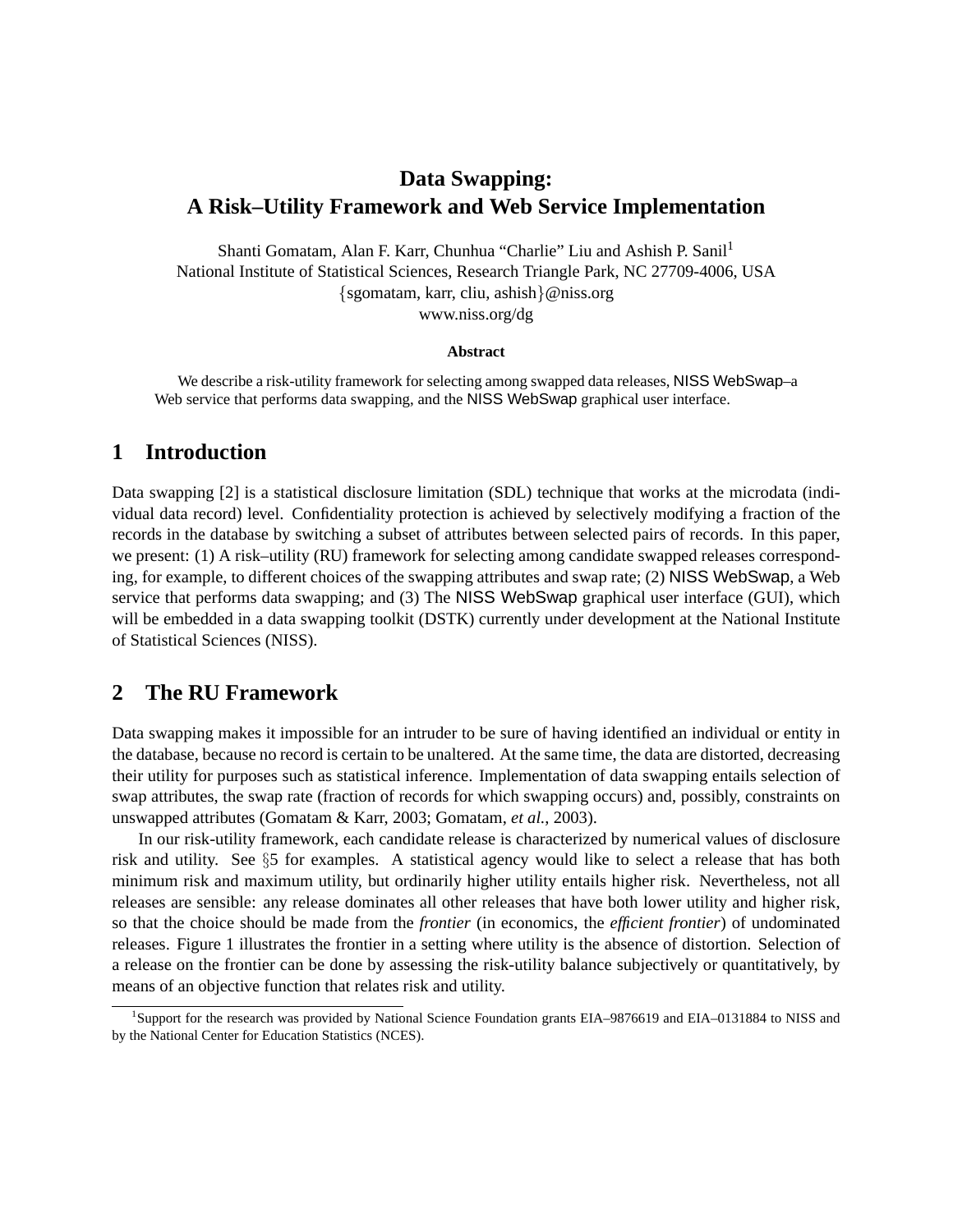## **3 The NISS WebSwap Web Service**

NISS WebSwap is implemented as a free Web service (Cerami, 2002), and its Web Services Description Language (WSDL) description is available (NISS, 2003; Sanil, *et al.*, 2003), enabling users to access the swapping service using XML-based requests. Since NISS WebSwap is largely a research tool to study data swapping, we provide a GUI-based client (see §4) to access the service and perform the swapping.

The entire NISS WebSwap application consists of the client, which communicates with a Java *Servlet* running on the NISS Web Services server, which in turn passes extensible markup language (XML) requests to and from the Web Service, also running on the NISS server. Technically, the Servlet is the client of the Web service; for general users, the GUI client should be as lightweight and portable as possible, which is accomplished by inserting the Servlet layer to handle the XML messaging.

The client is a Java application that constructs and transmits the specifications and data to the Servlet using Java's remote method invocation (RMI) protocol. The Servlet is a (server-side) Java application that runs within a servlet container on the NISS server. The Servlet, using libraries that accompany Sun's Web services toolkit, bundles the data and specifications into an XML request that it transmits, using the simple object access protocol (SOAP), to the Web service. The Web service receives the request from the Servlet, extracts the data, carries out the requested swapping, and rewraps the swapped data and auxiliary information as an XML response that is passed back to the Servlet. Finally, the Servlet unbundles the XML response and transmits the swapped data back to the client on the user's machine.

Details of the swapping algorithm employed by NISS WebSwap appear in Sanil, *et al.* (2003). The algorithm involves random selection of pairs of data records for swapping, so different runs, even with the same parameters, produce different release candidates.

Because of security considerations, the current version of NISS WebSwap cannot be run on confidential microdata. Instead, a statistical agency would implement NISS WebSwap as a Web service on its Intranet. Implementation as a Web service is a particularly efficient mechanism for providing the core swapping functionality for analysts within a statistical agency who are engaged in SDL tasks. The general data swapping policies can be conveniently maintained in one central place, and the users can easily access the service from multiple computing platforms, as well as from within their own applications.

# **4 The NISS WebSwap Client**

Here we describe the NISS WebSwap client software. A complete description is contained in Sanil, *et al.* (2003). The client distribution, consisting of a Java JAR (Java Archive) executable, demonstration files and user documentation, may be downloaded from the NISS Web site (NISS, 2003). A Java 2 runtime environment compliant with the Java 2 Platform, Standard Edition (J2SE) version 1.3.1 or 1.4.x must be installed on the user's computer.

**Input Files.** Two input files are required by NISS WebSwap: a comma-separated value (CSV) *data file* containing the microdata records (which must have unique identifiers) and a *description file* containing corresponding metadata—attribute names and types.

**The Specifications File.** The specifications file is an ASCII text file produced automatically by the NISS WebSwap client, and contains (1) The number of records in the data file; (2) Names of the data file, description file, log file, output file and specifications file; (3) The swap rate; and (4) The *swapping*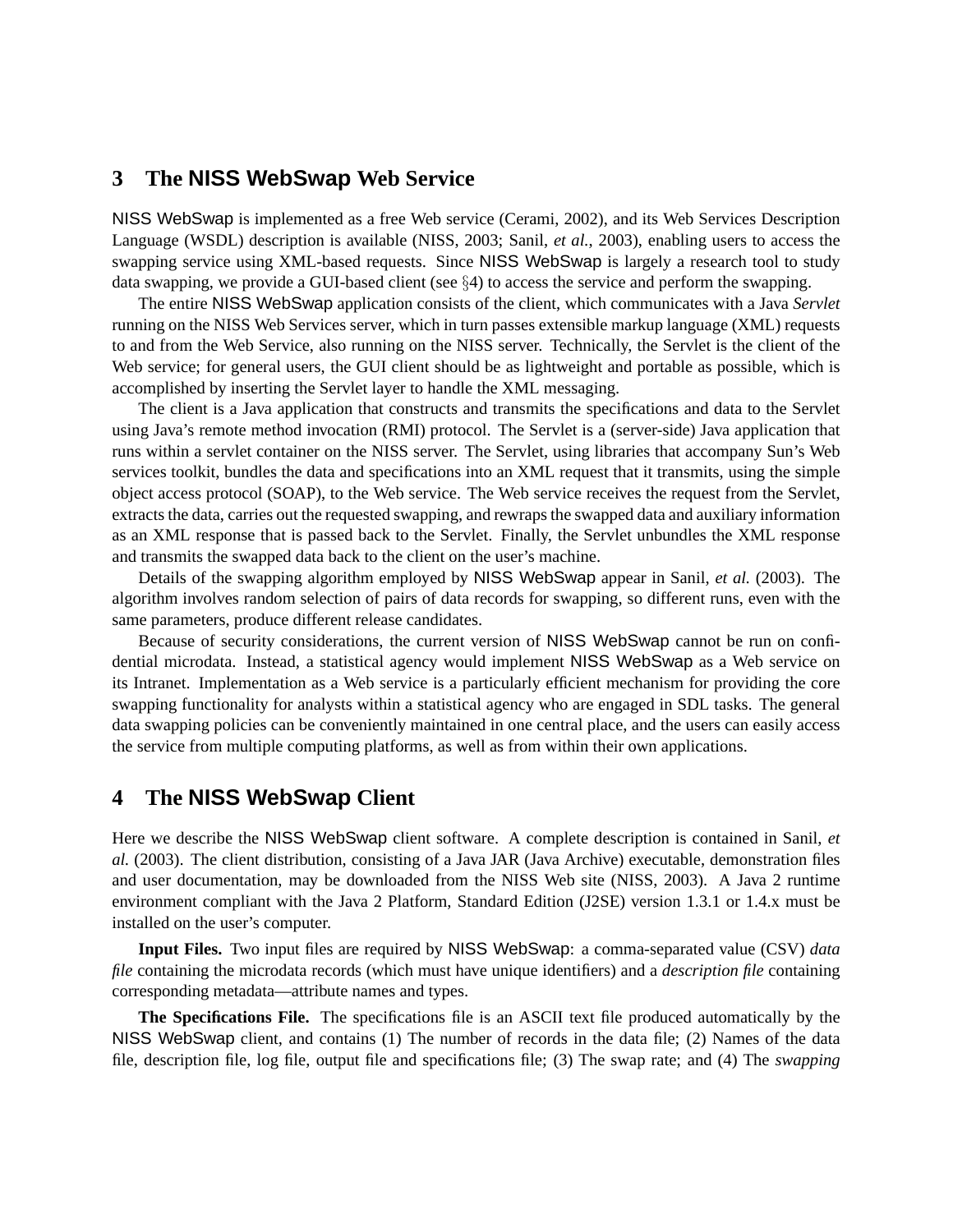*specification*—for each attribute, whether it is to be Swapped, must remain Fixed, must Differ between any pair of records that are swapped, or is not constrained (Other).

**Output Files.** NISS WebSwap produces and transmits to the user's computer a CSV *output file* containing the swapped microdata and a *log file* containing details of the swapping process, such as the number of swaps performed.

**NISS WebSwap User Interface.** The NISS WebSwap GUI is used to create or edit the specifications file required by the NISS WebSwap Web service, by allowing the user to specify file names and construct the swapping specification. The basic unit for NISS WebSwap is the *project*, which is defined by its specifications file and associated data and description files. Existing projects are loaded via the Open item on the Project menu, and new ones are created with the New item.

An Open command loads an existing specifications file (\*.specs), and provided that the data and description files that it requires exist and are compatible, allows the user to edit the output and log file names and swapping specification. The New command creates a project by selecting the underlying data file (\*.orig), loads and verifies the associated description file (\*.desc), and provides a window that allows the user to enter output file names and the swapping specification.

Once the swapping specification is complete and written to the specifications file, the user invokes the NISS WebSwap Web service by clicking on a Swap button in the main window of the GUI. The main window shows various information messages, such as those resulting from a successful swap, including the names of the output files. There is no direct capability to view these files, but they may be examined with any file viewer. Upon exit from NISS WebSwap, the user has the option to save the cumulative contents of the main window to a session file, or to append the contents to an existing session file.

#### **5 Risk and Distortion: Calculation and Display**

For categorial data, our initial measure of disclosure risk is the proportion of *unswapped* records in small count cells in the table created from post-swap data:

Risk = 
$$
\frac{\sum_{C_1, C_2} \text{Number of unswapped records}}{\text{Total number of unswapped records}},
$$

where  $C_1$  and  $C_2$  are the cells in the full data table with counts of 1 and 2. This measure is derived from the n-rule (in our case,  $n = 3$ ) in the SDL literature: database uniques and near uniques, which appear in small count cells, are at greater risk of re-identification.

We measure (dis-)utility by comparing the pre- and post-swap databases: the "closer" these are, the higher the utility. For clarity, we term lack of closeness *distortion*. Specifically, building on Gomatam & Karr (2003), we use Hellinger distance between the pre- and post-swap data tables to quantify distortion. Measures of utility that are tied more closely to uses of the data for statistical inference are a topic for future research.

We have also constructed an interactive visualization tool for risk, distortion and frontiers arising from multiple choices of swapping attributes and swap rate, which is illustrated in Figure 1 for data from the Current Population Survey (CPS). The associated study, described in detail in Gomatam, *et al.* (2003), considered three swap rates and all choices of one and two swapping attributes in an 8-attribute, 48,842 element categorical database. There is total of 108 (3 rates  $\times$  36 [= 8 one-attribute + 28 two-attribute]